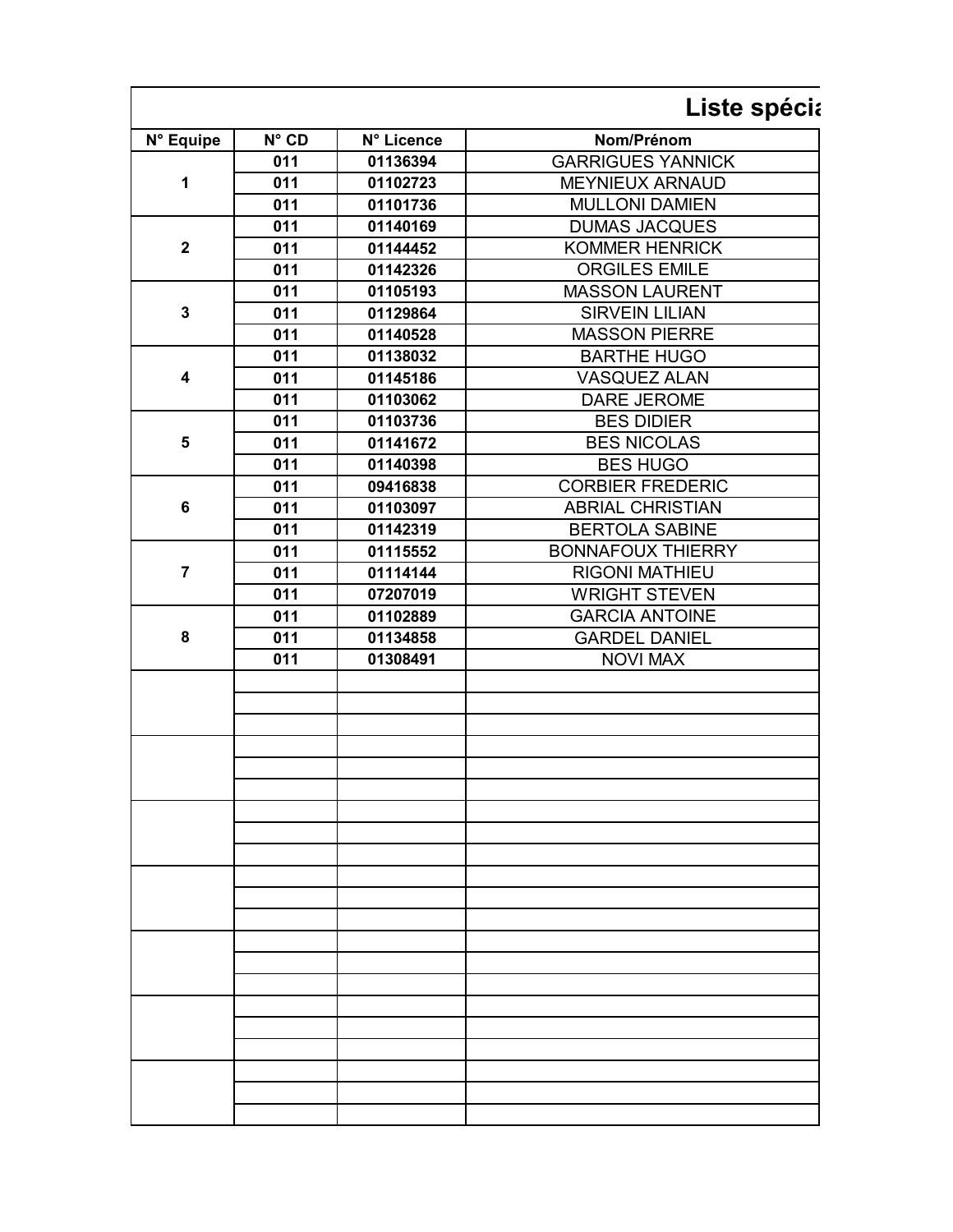## ale X3\_prov

| Club/Joueur                      | Club/Equipe              |
|----------------------------------|--------------------------|
| 0110114/CLUB BOULISTE LAURANNAIS |                          |
| 0110114/CLUB BOULISTE LAURANNAIS | /CLUB BOULISTE LAUF      |
| 0110114/CLUB BOULISTE LAURANNAIS |                          |
| 0110114/CLUB BOULISTE LAURANNAIS |                          |
| 0110114/CLUB BOULISTE LAURANNAIS | /CLUB BOULISTE LAUF      |
| 0110114/CLUB BOULISTE LAURANNAIS |                          |
| 0110114/CLUB BOULISTE LAURANNAIS |                          |
| 0110114/CLUB BOULISTE LAURANNAIS | /CLUB BOULISTE LAUF      |
| 0110114/CLUB BOULISTE LAURANNAIS |                          |
| 0110103/BOULE MINERVOISE BADENS  |                          |
| 0110103/BOULE MINERVOISE BADENS  | <b>/BOULE MINERVOISE</b> |
| 0110103/BOULE MINERVOISE BADENS  |                          |
| 0110127/PETITE BOULE TREBES      |                          |
| 0110127/PETITE BOULE TREBES      | 127/PETITE BOULE TRI     |
| 0110127/PETITE BOULE TREBES      |                          |
| 0110127/PETITE BOULE TREBES      |                          |
| 0110127/PETITE BOULE TREBES      | 127/PETITE BOULE TRI     |
| 0110127/PETITE BOULE TREBES      |                          |
| 0110127/PETITE BOULE TREBES      |                          |
| 0110127/PETITE BOULE TREBES      | 127/PETITE BOULE TRI     |
| 0110127/PETITE BOULE TREBES      |                          |
| 0110127/PETITE BOULE TREBES      |                          |
| 0110127/PETITE BOULE TREBES      | 127/PETITE BOULE TRI     |
| 0110127/PETITE BOULE TREBES      |                          |
|                                  |                          |
|                                  |                          |
|                                  |                          |
|                                  |                          |
|                                  |                          |
|                                  |                          |
|                                  |                          |
|                                  |                          |
|                                  |                          |
|                                  |                          |
|                                  |                          |
|                                  |                          |
|                                  |                          |
|                                  |                          |
|                                  |                          |
|                                  |                          |
|                                  |                          |
|                                  |                          |
|                                  |                          |
|                                  |                          |
|                                  |                          |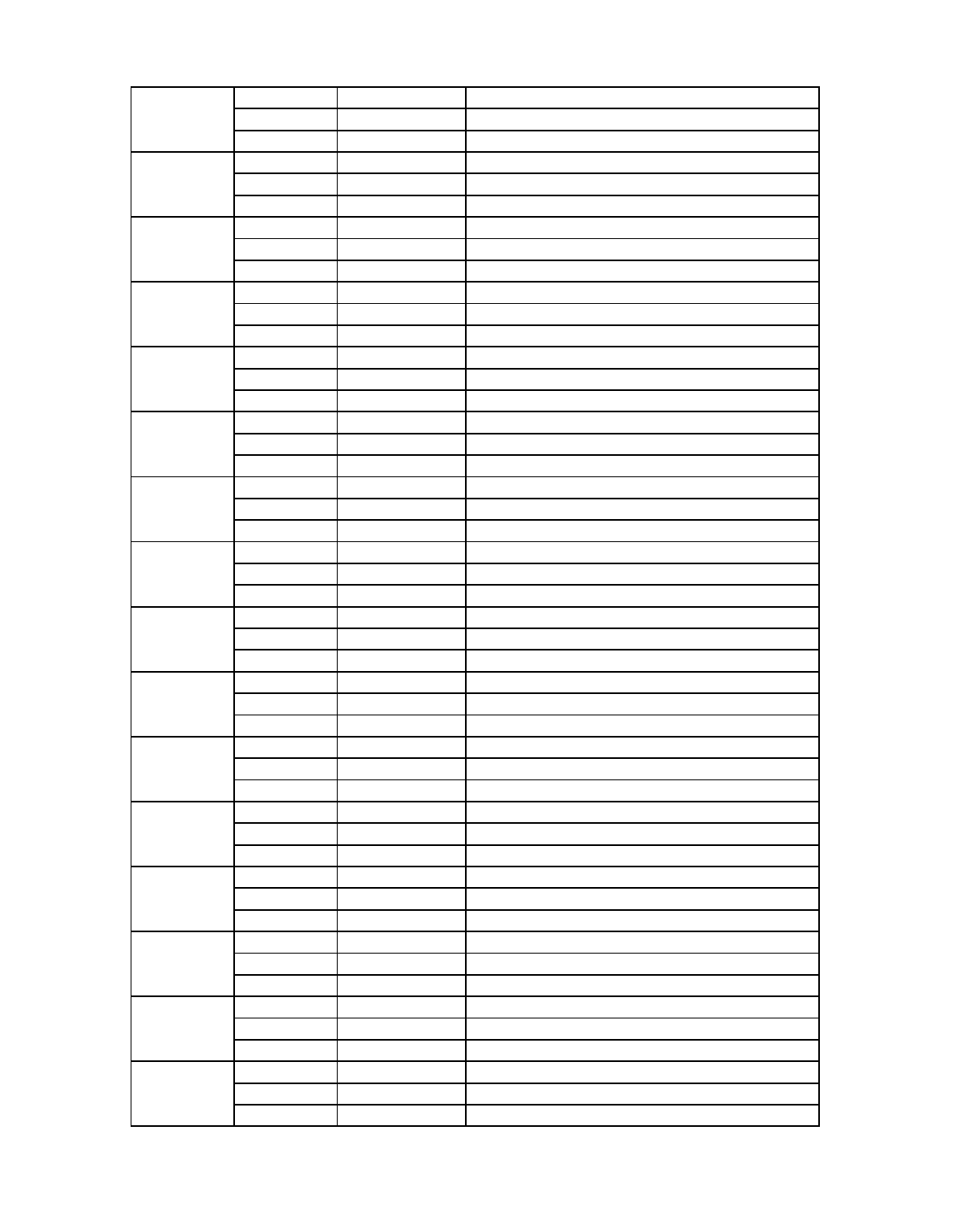| - 1 |
|-----|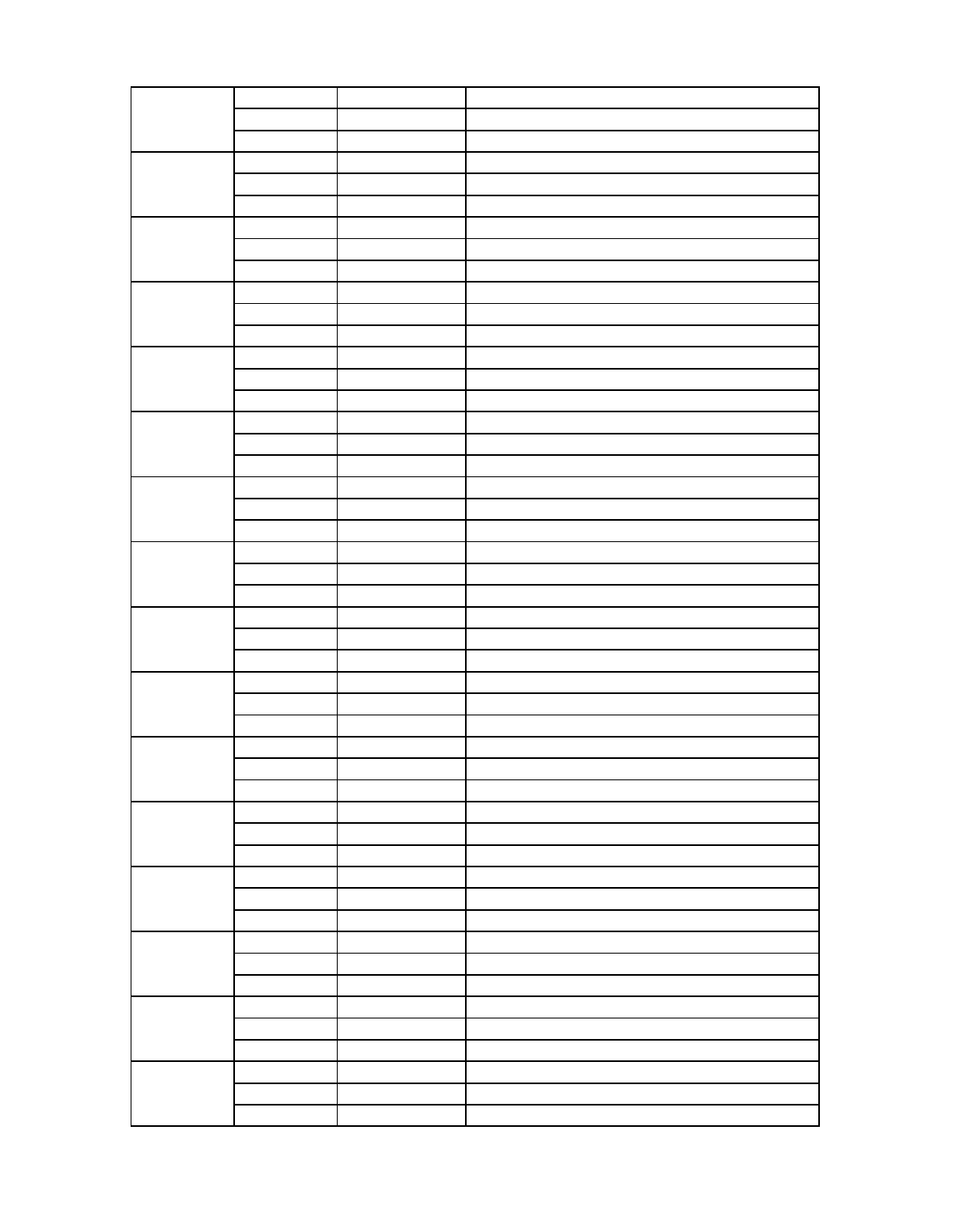| - 1 |
|-----|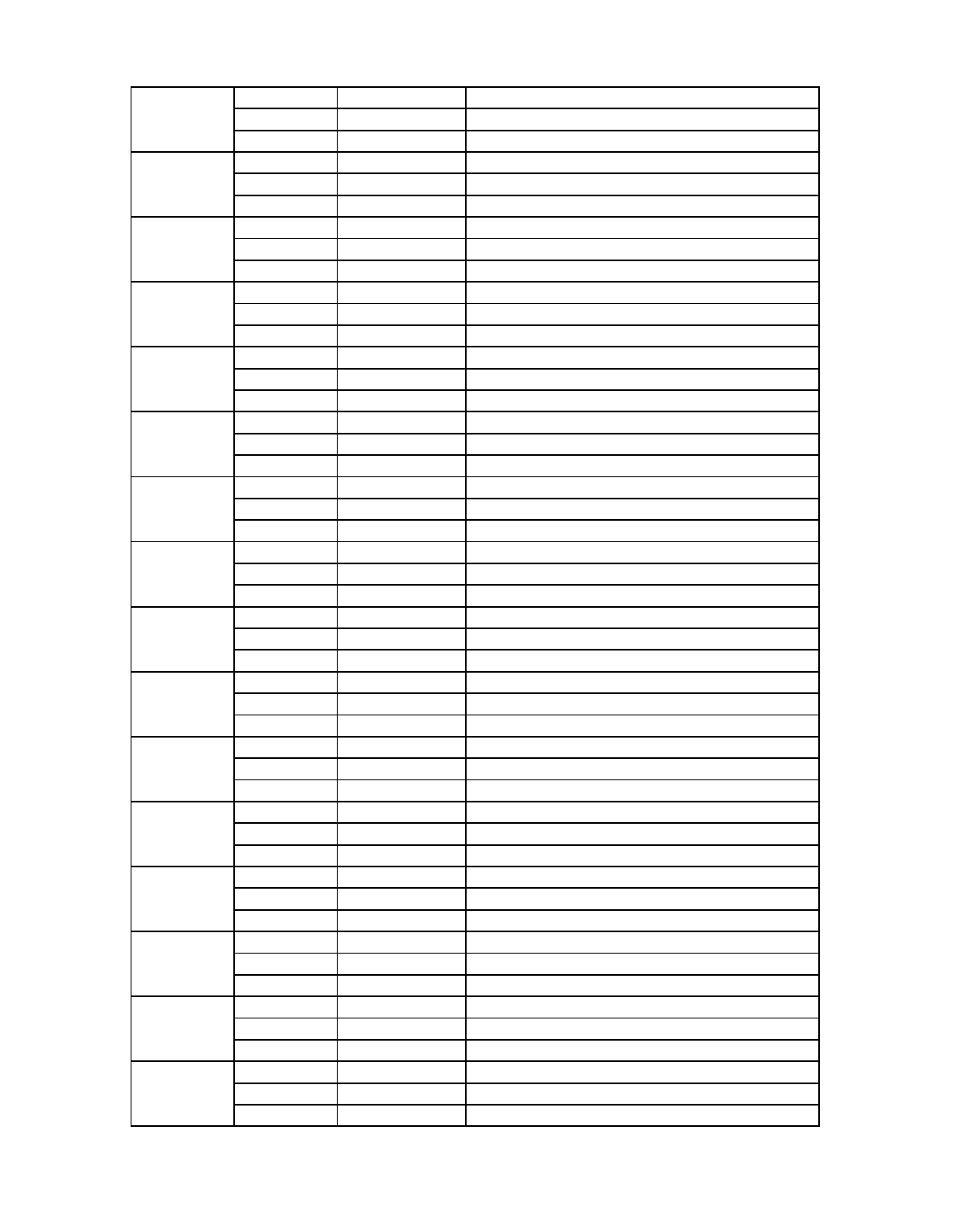| - 1 |
|-----|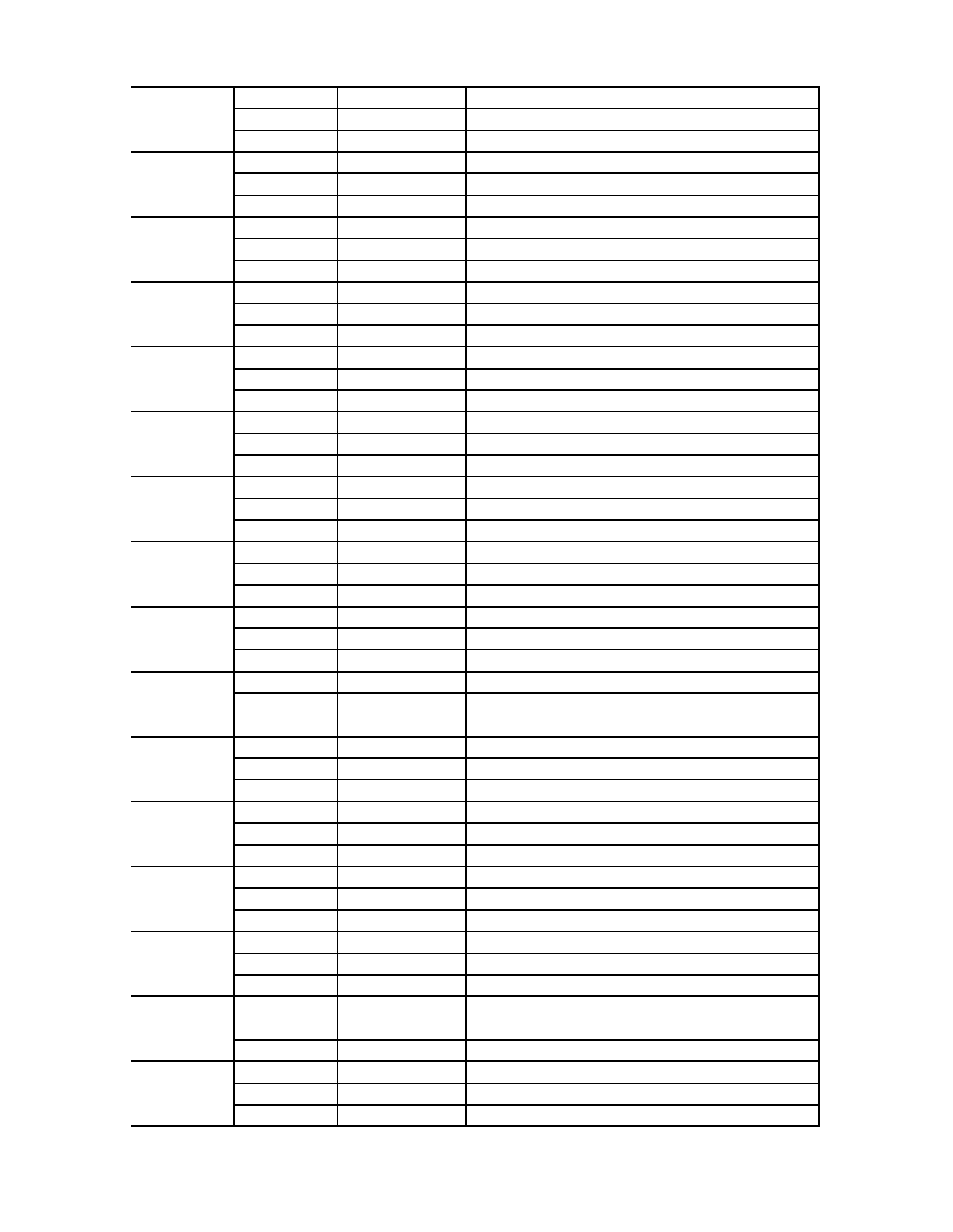| - 1 |
|-----|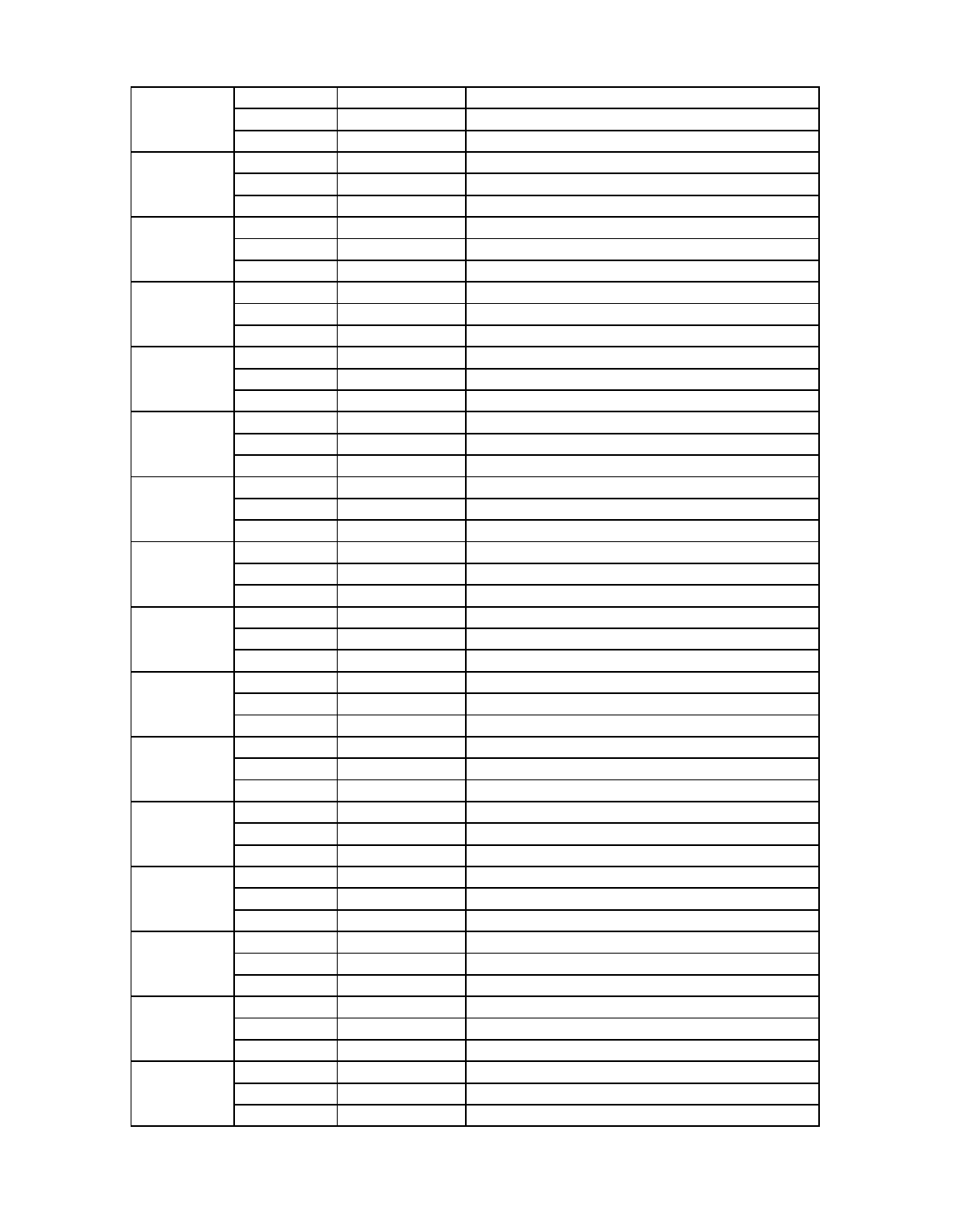| - 1 |
|-----|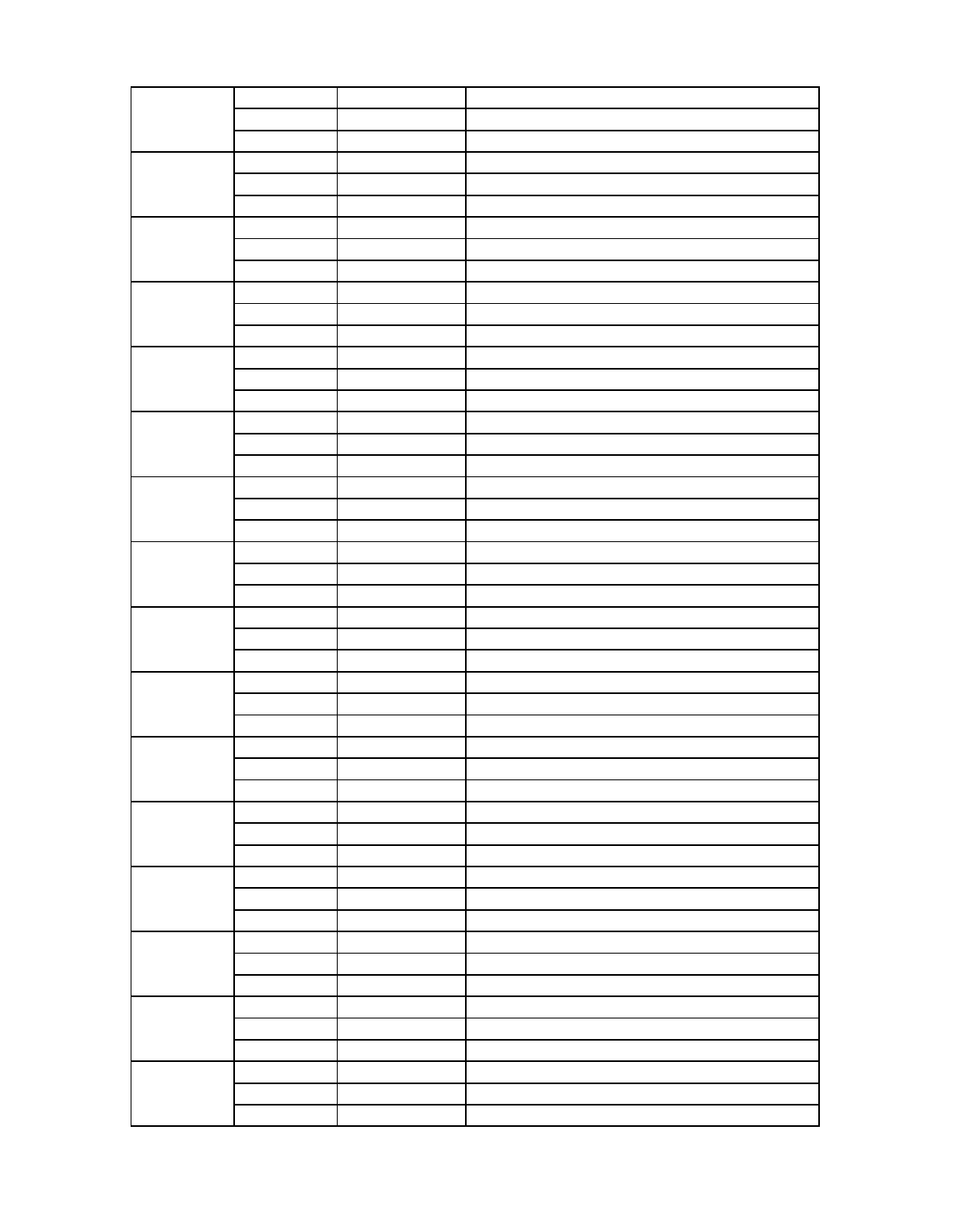| - 1 |
|-----|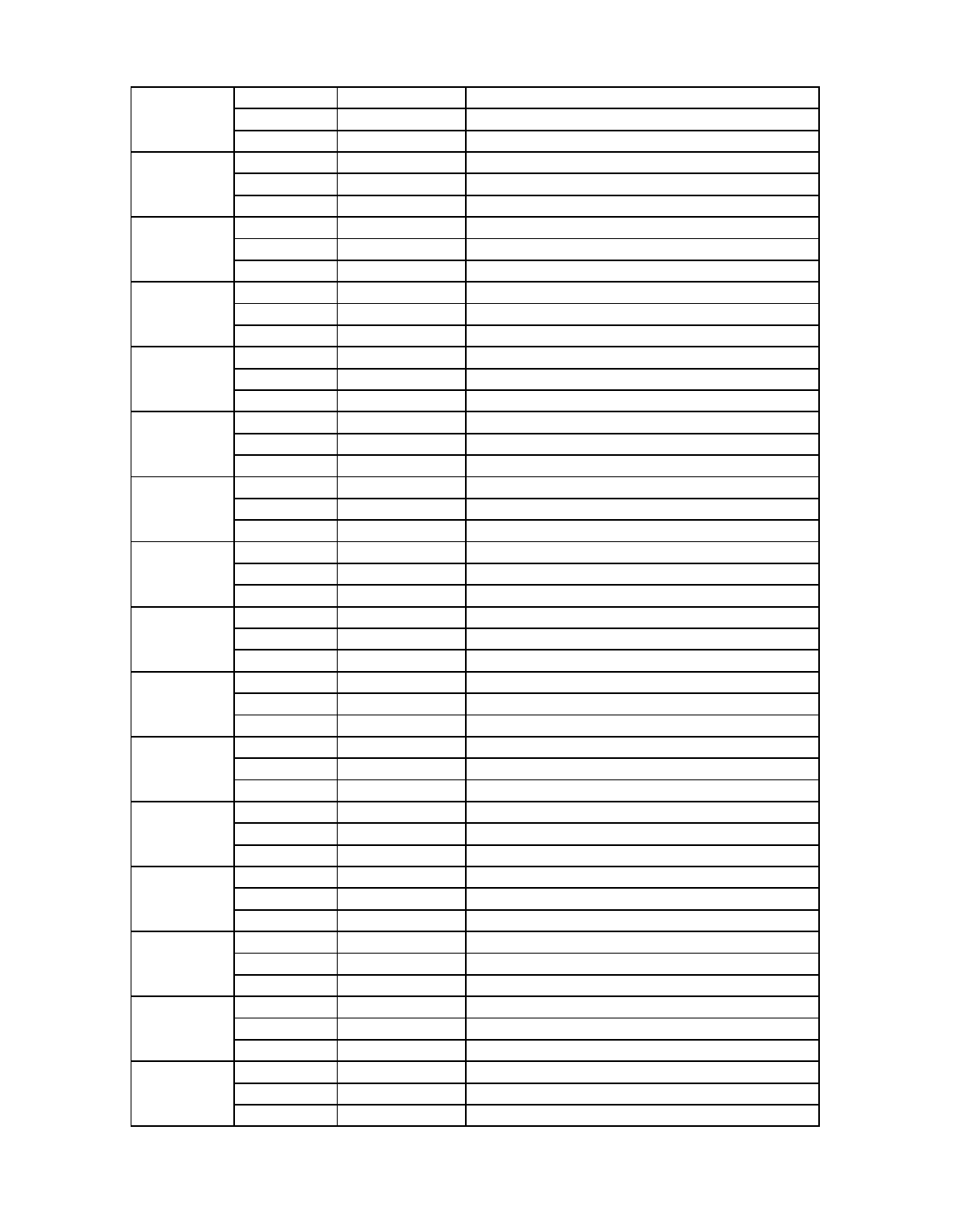| - 1 |
|-----|